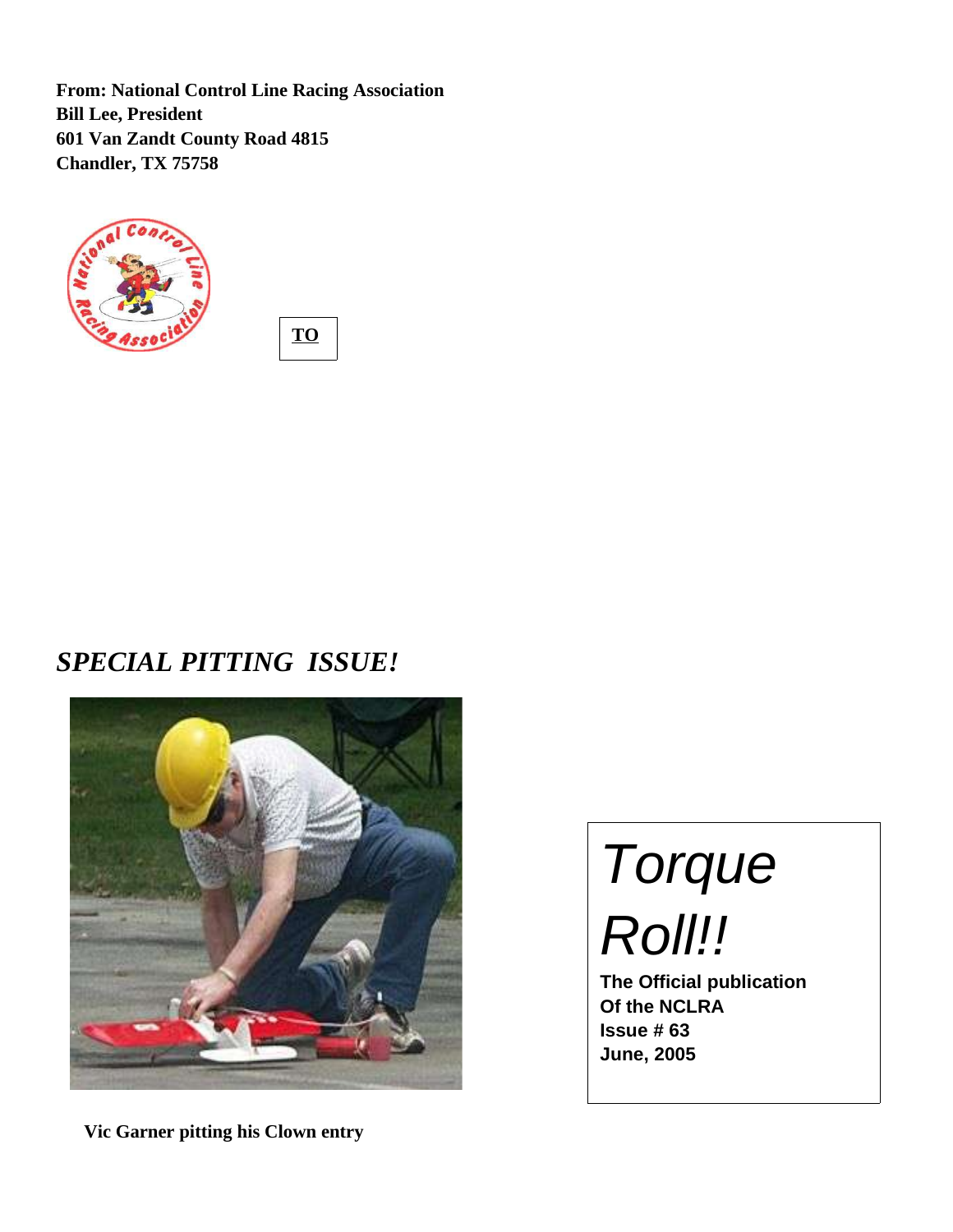# **President's Column – Bill Lee**

 **Rules Interpretation**: Recently there was a discussion on the Delphi CL Racing forum regarding the possibility of using fuel in CL Racing events with mixtures other than the normally specified 10% nitro/20% oil.

The rules as currently written say "... not more than 10 percent nitromethane, not less than 20 percent lubricant, ...". One member of the forum wondered if we could have alternative fuels as long as this rule was met. The suggestion was "FAI fuel" (although there really isn't such a thing).

I asked the CL Racing Contest Board (which has the AMA authority for making and interpreting rules for us) for an interpretation of this rule. The CLRCB has ruled that fuel for CL Racing must be supplied by contest management and must be EXACTLY 10% nitro and EXACTLY 20% oil.

So: that's what the rule means, and AMA Competition department has told me that this will be incorporated into the official AMA rules.

For the NATs: I have asked PowerMaster if they can provide this specific mixture, even though it is not a standard product for them they will, and it will be 10%/10% synthetic/castor and 10% nitro. This fuel will be used in all events except Fox Race/Super Slow Rat where we will be using Duke's Fuel from Fox.

Again: thanks to PowerMaster and Fox for their support.

**Balloting**: You will find a ballot included with this copy of the newsletter. This is the year where we elect our District Reps. Please fill out the ballot for your District and get it back to Tim.

Also on the ballot is a Bylaws change that was submitted and described in an earlier *TorqueRoll.* Please vote on that one, too.

**NATs**: The 2005 NATs will be held soon after you get this issue of the *TorqueRoll*. If you have any questions about the operation of the NATs or special rules, please visit the NCLRA website at

#### http://www.NCLRA.org

where you will find a link to all of the 2005 NATs information. Of special note is the requirement that pitmen will be required to where a helmet whenever pitting a model. (As in the past, the Dallas Model Aircraft Association will have loaners for anyone who forgets their own helmet.)

**Reminder**: Just a reminder that the venturi size for Quickie Rat is now .292", down from .315" previously. The rules read:

"The venturi shall have an inside circular bore of not more than .292". The venturi will maintain this diameter for at least 0.155" at the throat of the venturi where the spraybar will be located at the midpoint of the area.

The spraybar assembly will be located precisely through the centerline of the venturi bore and shall have a constant circular cross section of diameter not less than 0.155" for the portion in the throat of the venturi."

Make sure your venturi is sized properly, and that the spray bar is properly located directly in the center of the .292" diameter by .155" section. We will have a bore gauge at the NATs for verification of venturis.

Note that the rules still read .155" for the diameter of the spraybar, but as in previous years, we will use .153" to allow for the production units that are available (from Henry) that are slightly under .155". (Note: we will probably make this the official rule later.)

#### **North Central Report - Les Akre**

 Not too much happening this early in the season, so I would like to use this month's space to bid a fond farewell to Vic Garner, who has decided to hang up the old "pit glove".

I don't know how long Vic has been racing, certainly many years before I became involved. I remember reading about him in a Model Airplane News control line column back in 1976. The article had to do with pitting procedures, and included a picture that showed Vic in what looked like his living room, with a fleet of racers set up for WAM racing rules.

From what I understand, WAM has always required mufflers on racers. Imagine…Fast Rats with mufflers!

For as long as I have known Vic, he has always been an intense competitor, and I have had the privilege of many memorable races with him. Every sport has its "characters of the game", and everyone who knew Vic, knew of his "character". He had many "sayings" and they all fit the situation perfectly. Over the years Vic has slowed some, not entering as many events as when I first met him, but could always be counted on to be in the "hunt" for a trophy position.

As many of you know, Vic has supplied a great deal of the K&B .40's used in the TQR event, as well as for use in the N.W. Super Sport event. Even though he feels he can no longer compete, I believe he still has plans to continue supplying engines for these two events. Who knows, maybe he'll even show up at the odd contest. Does modeling ever really leave your blood!

I have to say that I'm sad not to be able to compete against Vic anymore. With our ranks dwindling, and very few newcomers joining the fray, every loss is deeply felt.

A truly competitive racer; "He flew until he couldn't fly anymore, then he pitted until he couldn't pit anymore".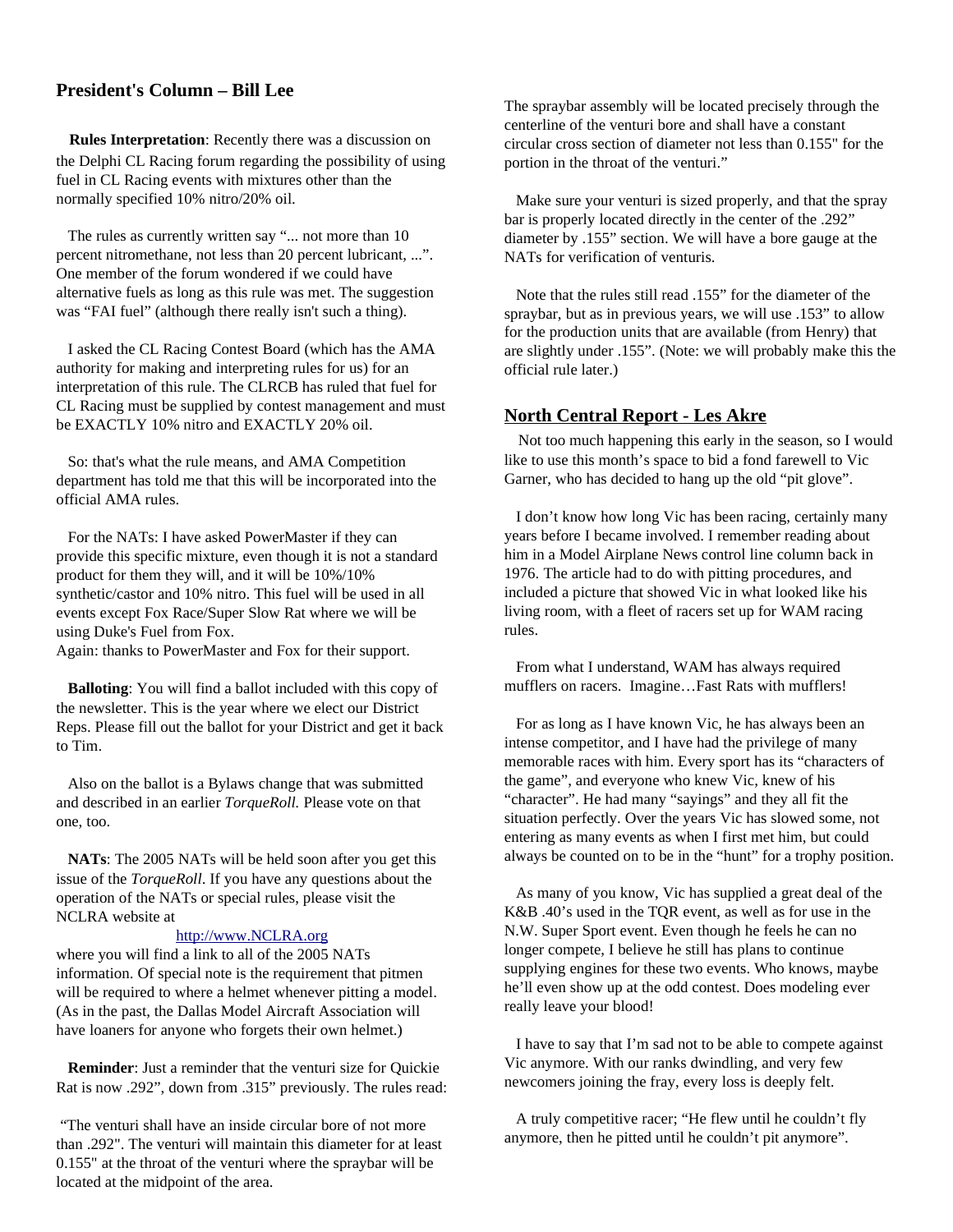In closing, I'll add that if there was an "Iron man" award, for contest attendance, perseverance, and dedication to the sport of control line racing, Vic would be as likely a candidate as I could ever imagine.

I only hope that I can make it to Vic's age before having to "hang it up". We should all be so lucky.

Happy flying.

# **SOUTHEAST REPORT-BOB WHITNEY**

Next week is our first race of the year, in Titusville. Sat will be speed and Sun racing. By the time you get this, all done, will get results out looks like we will have three good F2C teams coming to get some 3 up racing in. Speaking of F2C the team trials look pretty much set, now just the long wait. We have a few people trying to unite the Fla controlliners.the same way the free flighters are this can only be good, the first meeting will be at the REBEL RALLY in Jax.

Had a call from the pres of the Jax club to tell me all the rumors are false. We still have Whitehouse as a flying site and plans are going on for the Rebel Rally in Nov.

Tampa is still looking for a new permenent flying site. Did anyone see the glo-driver on page 91 of the May issue of M.A. have one ordered, will report on it next time. See ya at the Nats RAD

# **SOUTH CENTRAL REPORT-RUSS GREEN**

**Race Report DMAA Spring Warm Up** Dallas Hobby Park April 15, 2005

The Dallas Model Aircraft Association (DMAA) held their first racing contest of the year on April 15th. The weather was good; 76 degrees, 50% humidity, and wind at 10 to 15 MPH. Note the times for Quickie Rat, only 0.14 seconds separated first and second. This was some really great racing and a lot of fun. The contest was well organized and I feel all the contestants had a good time.

#### **Class I Mouse 100 laps 2 pits**

| 1 <sup>st</sup> | John McCollum $Time = 4:55.06$ |                  |
|-----------------|--------------------------------|------------------|
| 2nd             | Russ Green                     | Time = $6:34.32$ |
|                 | Slow Rat 140 laps 3 pits       |                  |
| 1 <sup>st</sup> | Mike Greb                      | Time = $5:33.97$ |

#### **Texas Quickie Rat 140 laps 3 pits**

| 1 <sup>st</sup> | <b>Russ Green</b> | $Time = 6:40.66$                   |
|-----------------|-------------------|------------------------------------|
| 2nd             | Mike Greb         | Time = $6:40.73$                   |
| 2nd             | Bill Lee          | Time = $7:14.62$                   |
|                 |                   | Sportsman Goodyear 160 laps 3 pits |
| 1 <sup>st</sup> | Mike Greb         | Time = $7:43.60$                   |
| 2nd             | Dale Gleason      | $Time = 8:03.84$                   |
|                 | <b>Russ Green</b> | <b>DNF</b>                         |

#### **Goldberg 140 laps 4 pits**

| 1 <sup>st</sup> | Russ Green   | Time = $10:21.73$ |
|-----------------|--------------|-------------------|
| 2 <sub>nd</sub> | Dale Gleason | Time = $11:09.69$ |
| 2rd             | Dave Ek      | Time = $13:28.85$ |

# **VIC GARNER ANNOUNCES RETIREMENT**



In his own words from the Delphi forum;

"There are too many miles on the old body. I am just too exhausted after pitting a final race. So I am calling it an end to my competing in C/L racing. With that in mind I have some first class racing airplanes that now are for sale. I have in the collection.."… "Thanks for your good thoughts. I don't want to go out like Jerry Who or the Whiz so this is the time to hang it all up. I was at a contest last Sunday and had warnings from the old body after pitting in Clown and TQR. Yes I will miss all you guys but now is the time to hang it all up."

#### **MEMBER COMMENTS**

Dear Vic, I guess you only stopped flicking the prop. Now there is a new chapter in your life: more fast engines tuned for the "survivors" of control line racing, giving us your advise and a bit of your know how. You have a lot of work to do. Kindest regards from the "fellow overseas", **Julio Isidro**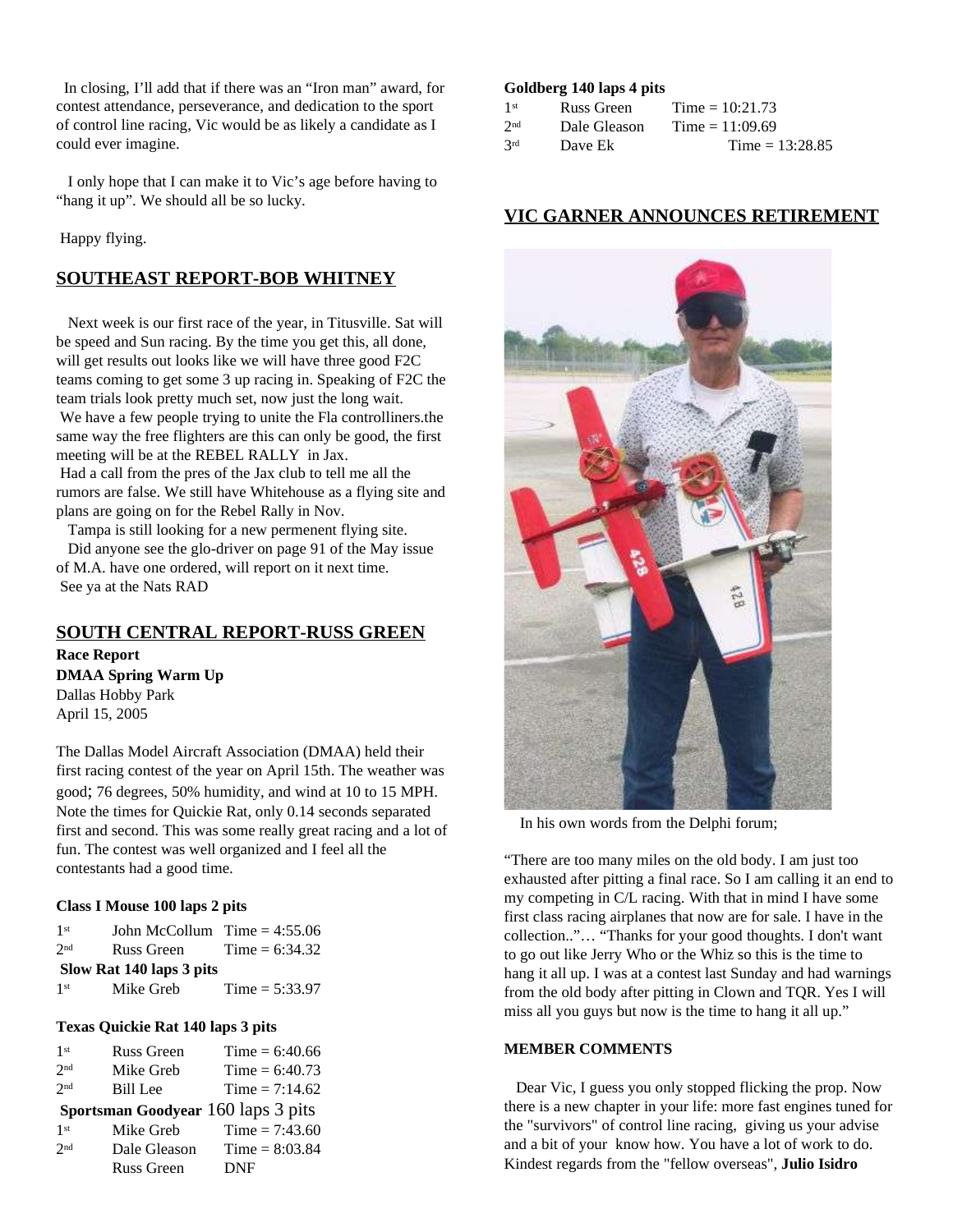I wish I could afford to buy ALL your stuff. But I can't. Worse than that, I'll miss the opportunity to really test my skills against "The Great One".

From one old relic to another, I would like to talk you out of your decision simply so I wouldn't be thought of as "Old" whenever I get a chance to compete.

Although I could never seem to pay the price of committment and dedication you payed so eagerly to become what you are, I could always look to you as an ideal. You were and will always remain a target for all us "old guys" to aspire to.

God bless you richly, and continue to care for you in every way possible.

Vic; "Thanks for the memories", and the dreams this old man still dares to dream once in a while. **John Bruman**

If there is anything I am getting better at as I get older it is appreciating people not just for their knowledge but for their friendship. To this extent, I appreciated getting to know Vic some time ago. I always look to him when I have a problem that I just can't figure out myself. Vic has forgotten more than most people will ever know about racing and engine rework. He has helped me quite a lot over the years and saved me much R&D time. Unlike others that tend to be secretive Vic is always straight up with me. A man of few words and infinite abilities. My kind of guy. I'll miss you in the circle, but look forward to corresponding with you on the forum & phone. **Tim Stone**

Vic is the reason I participate in control line racing today. He purchased some old K&B 40 parts I was selling on Ebay and we started emailing each other. It had been over 25 years since I was involved in control line racing, but Vic rekindled my interest and helped me contact racing people in my area. Hate to see him retire. **Russ Green**

Vic is a great guy and I am sorry to see him go and happy to say I managed to buy his B team racer from him, which I shall treasure. Kind regards **John Starkey**

I first met Vic at the 1993 Nats. Since 1999 when Steve & I started attending the Nats in Muncie. I came to know Vic for the gentleman that he is. His presence in the pits will be missed. He has put up with some of my harassing comments with a smile and accepted it for what it was. If you can't have a little fun each day you should stay in bed. **Tom Wilk**

The only dealings I have had with Vic (other than the helmet bit at the Nats) was three years ago when my K&B 40 TQ engines were late in getting to me, knowing that they were coming from another source, he still offered me one of his to use at the Nats, it don't get any better then that!! Thanks VIC, **Bob Whitney**

It is a shame that we all have to get old. Vic Garner was always a contender to watch out for during competitions. I don't think that there are many of us that are capable of competing at the level that Vic always competed at. Even as a senior competitor he could turn better times than most of the younger guys could turn. He has a lot of integrity and is true to his words about all aspect of the hobby. I have had quite a few dealings with Vic over the years and am saddened to see him not to be able to compete any more. This doesn't mean that he isn't still around to talk to. I will miss his presence around the circle at the Nats as will a lot of other people.

It has been my good fortune to have been a fellow competitor with him for all of these years. We will all miss Vic. It has been a great pleasure to have gotten to know him as a fellow competitor and as a friend and mentor in this great hobby. I am thankful to have gotten to know him and hope to still see him around the circle sometimes even if he isn't competing. **Bob Oge**

I'm saddened to hear of Vic's retirement. He's been a West coast racing icon since Arizona was a territory. Hope he still has time to attend and schmooz with us. **Chris Peter**

I have only known and competed against Vic for the past three years. He was the one everyone looked to for the fastest equipment. His tuning of K&B 40s for TQ produces probably the fastest engines around. Although I don't take Quickie too seriously, we have met head to head in BTR several times. Right now I think it's a draw on who beat whom between us. I have managed to "steal" a couple of his speed secrets and he's never let me forget the source.

I can fully understand why he is hanging it up, and I am surprised he has held off for so long. I admired seeing the "old fart" out there doing his thing. He will be missed in the circle, but I know he won't be gone from participation. I'm sure he'll still supply parts for those of us who can't do it for themselves.

I do have one question for Vic.. Where did you get the gallons of red paint for your airplanes? **Don Burke**

I've got to know Vic pretty well in the five years that have passed since I first met him. I feel it is no coincidence that my own racing results started to improve dramatically after I moved to Livermore and started to spend a lot of time with him.

I believe that what made Vic special as a competitor was his focus and dedication. He would identify an objective and go after it, employing an impressive array of skills to get him where he needed to be. There are other people out there who can build better planes than him, there are some people out there who can pit better or produce a better prop, and (maybe) there are one or two people in the U.S.A. who are sharper working on a race engine, but the fact is that Vic could take all his skills and combine them to produce racing airplanes that would run at the front of their class. Vic is a person who likes a challenge and having people throw rule changes at him to slow him down seems to have usually produced the opposite result - he'd go back to his shop, work on some engines and come back with something that met the changed rules and went faster.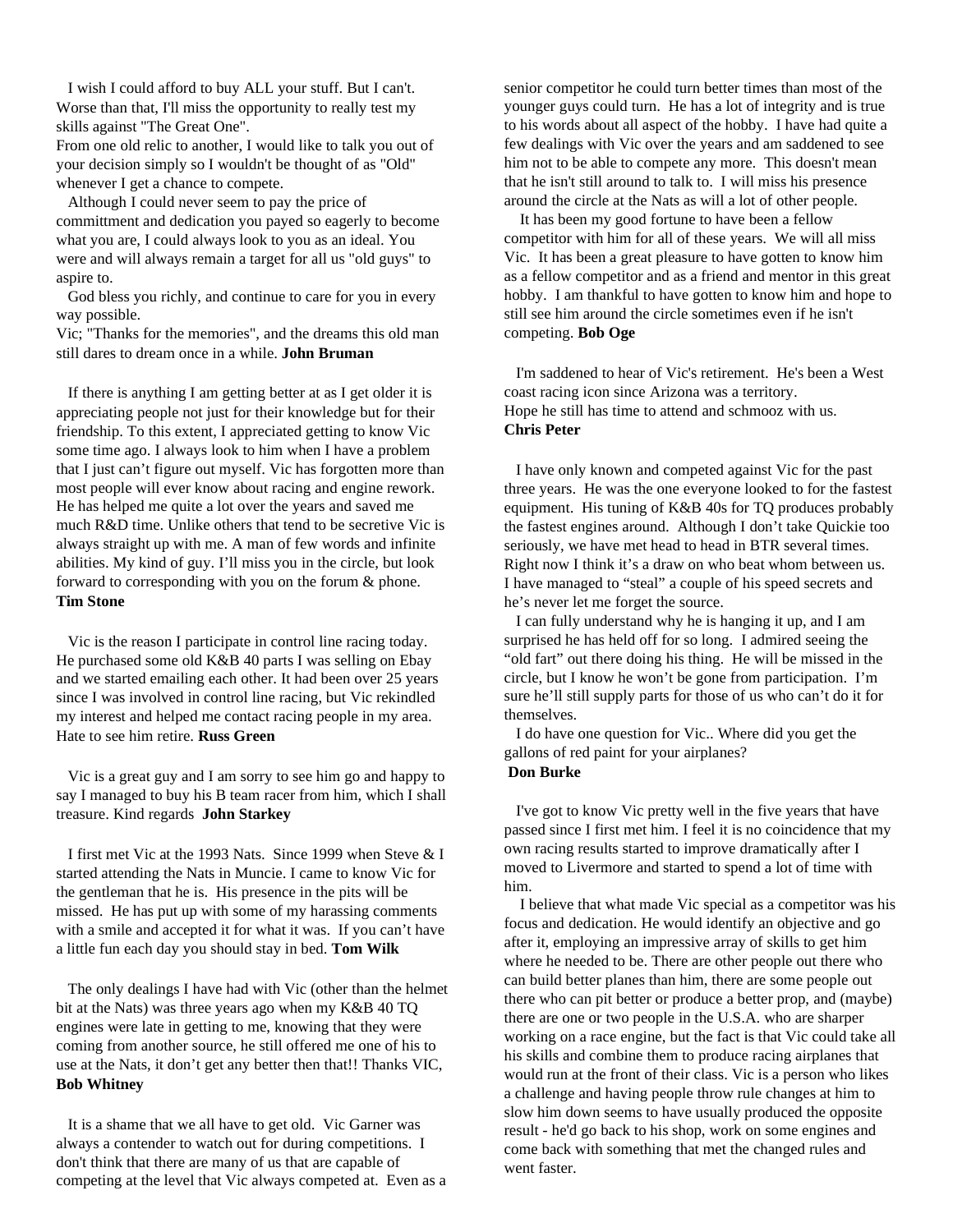What many people don't realize is that Vic also has a sense of humor - I'd like to think I am responsible for encouraging it, but a few other people (notably John Ballard, Bob Oge and John McCollum) should receive credit. On a number of occassions when I've been out having lunch with him and the waitress has asked 'Is that your son?' he's been able to smile while I give my standards reply 'No, I'm too good looking!'

Vic is also not nearly as frugal (tight-fisted) as a lot of people believe. While it is true that the first time I saw him he was digging through a garbage can for a nickel he thought he'd dropped in it by mistake, he actually credited me that amount on the first engine I bought from him after I told him that he could probably make more money by recycling the aluminum cans.

Vic is retiring, but I doubt he will disappear. I know he'll be seen at contests in California for as long as he wants to. I also know that he'll still come out and flip a prop for me at a Sunday practice session - I just wish he hadn't sold his hot thumb setup! **Jim Holland**

# **EDITOR'S COLUMN- TIM STONE**

I have heard news that Bob Oge is getting his very own paved flying circle on his property as a birthday gift from his better half, Marty. When's the first contest, Bob???

### **NEW HAMSTERS**

They're breeding! New .15 rats by Jim Holland & Don Burke are both sidewinder style using Nelson .15's set up by Henry with a minipipe.



Jim Holland's Hamster. Aluminum crutch & wood construction. Jim has gone to great lengths to fair in all the mechanicals & engine. Is it worth it? Back in the late '60's Rat racers Pat Flynn & John Kilsdonk both reported a 2 to 3 MPH increase in speed when they started covering the top of motor rather than leaving it exposed. This translates to around 3 tenths of a second for 7 laps, or 3 seconds for a 70 lap race, 6 seconds for a 140 lap race.



Don Burke's new A-Rat. Note that both Holland & Burke's Rats use a sub-rudder as has become the norm in some speed events. A lower angle of attack makes takeoffs & landings sweeter than a nose-high ground stance. Notice also that both have a generous elevator area necessary to flap down for pit stops. Both use what appears to be a replaceable titanium strut for landing gear.



Top view of Don's Hamster. Don's original design is unique in several ways. Wing is very low aspect ratio compared to most, and features team race style cross-laminations of wood. The cowl is fixed on the outboard side & serviced from the inboard side; a clever solution. Here's Don's comments;

"About the PHYSTR. It is Nelson powered, FAI TR size, I had a wing and stab laying around from a stillborn F2CN project. (That's where the name comes from "FAI (PHY) sized Hamster (STR). Sooo.

It's a profile crutch just like a quickie, but the engine goes in from the inboard side. The wing is 3/8 balsa just has CF strips inside the LE and TE. Outboard LE is basswood. We've had it for almost a year and have gotten two good flights. Starting and fuel feed problems. It only goes about 15 flat for seven. So it needs a little help there, but we're working on it."

#### **MBS MODEL SUPPLY HAS MOVED**

I received this update from Melvin & Brenda Schuette; "We are pleased to announce that MBS Model Supply has a new and improved web site, check us out at "members.cox.net/mbschuette". We have one item to fix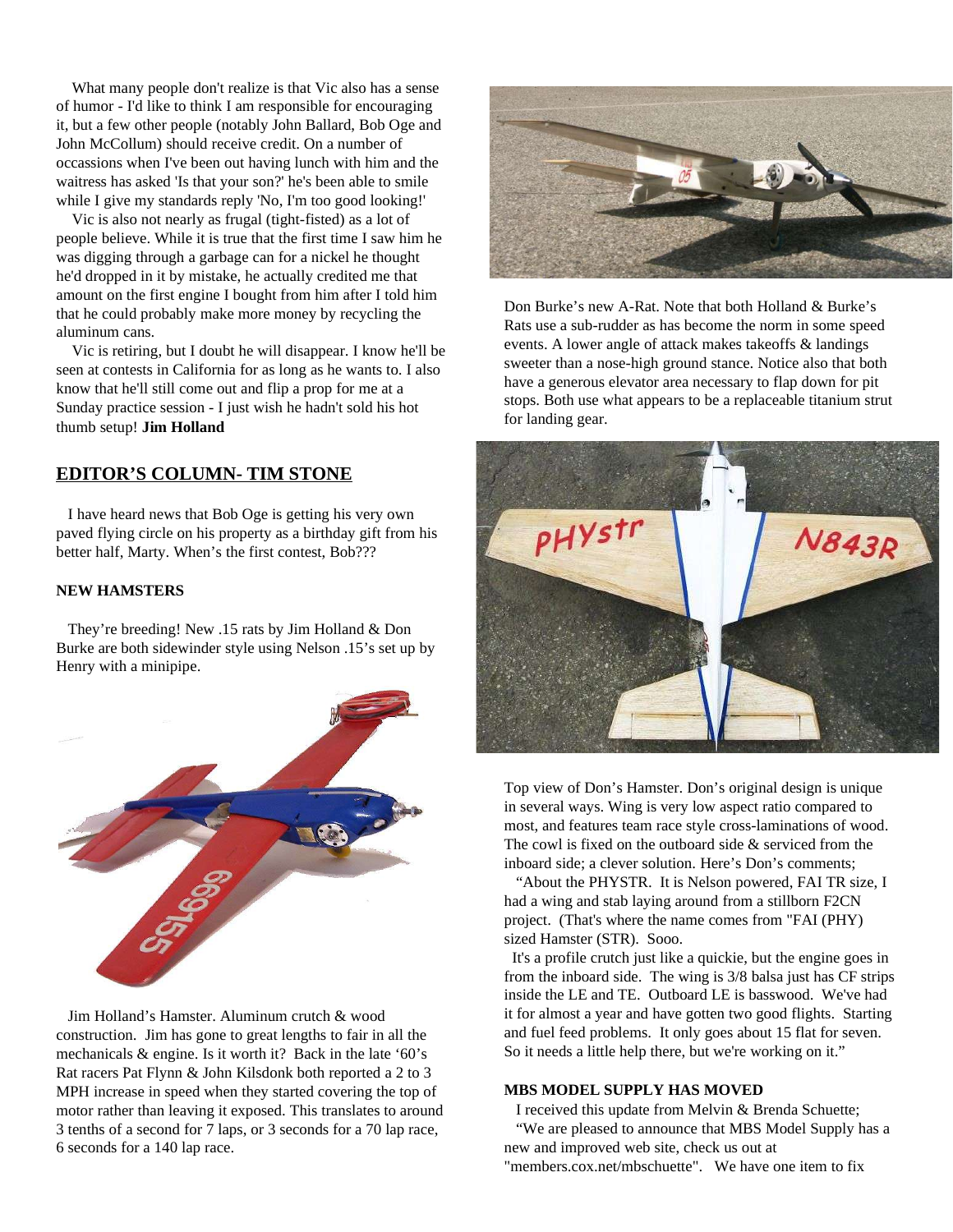(being able to download our price list) which I hope to have fixed within a week.

We look forward to helping you out in the future

#### **"WINGS OF PORTUGAL" CONTEST**

By now many of you may have received an email from Julio Isidro about this event. Here is the text Julio sent; "I'm pleased to inform that on the 9, 10 and 11 of September will take place the international tournament "Wings of Portugal" Évora 2005 in C/L and R/C.

The site is the local aerodrome of Évora a wonderful Roman town, 70 miles east of Lisbon.

We have a lot of classes in C/L, Vintage Speed and Team Racing,Goodyear, F2C National, Fox and Quickie Rat, Clown Racing, Old Time Stunt, F2B etc. In R/C we fly Old Time Powered and F3J National.

As usual I offer to all foreign participants, accomodation in a bed and breakfast basis, a banquet and a bus from the airport to the site.

You are very welcomed to enjoy our hospitality, lots of sun, good food and fun. " Contact info for this event is via the web at www.clportugal.com

#### **NATS NCLRA BANQUET**

The NCLRA Banquet has been scheduled for Wednesday July 13<sup>th</sup> 7 PM at the Sirloin Stockade in Muncie.

#### **NATS TROPHIES**

Lonnie Estep has informed us that at the 2005 Nats there will be trophies awarded for both the Pilot & the Pitman. This is a nice addition and recognizes the team aspect of racing.

#### **REBUILD #2**

I recently completed rebuild #2 of one of Jerry Meyer's Medflys for the 2005 season. I kept as much as the original airframe intact as I could, but I wanted to update it to keep it competitive.





A complete rebuild was in order this time as the nose had become oil soaked from years of racing. I have also made some improvements that should add to the life of the plane. The tailskid & landing gear are now replaceable bolt-on items, and so is the new main tank that I fabricated. The old tank was adhered to the wing with silicone, so if a leak developed it was not something that could be easily fixed. I have found that with these large airplanes the tailskid really takes a beating and needs to be replaced over time. The nose is quite a bit beefier than the original with CF plate doubler  $& \frac{1}{4}$ " aluminum mounts on top of, rather than recessed into the motor bearers. I used Klasskote paint, and am pretty happy with the results. Overall it is 4 OZ lighter than the original which should lessen the pull at the handle by about 5 LBS at racing speeds.



Photo sent to me by Bill Lee of Dave Hull's new Texas Quickie Rat. Dave is starting off right with the proven Matson 'Scorpion"design & one of Vic's K&B's. Good pits & you should make the show, Dave…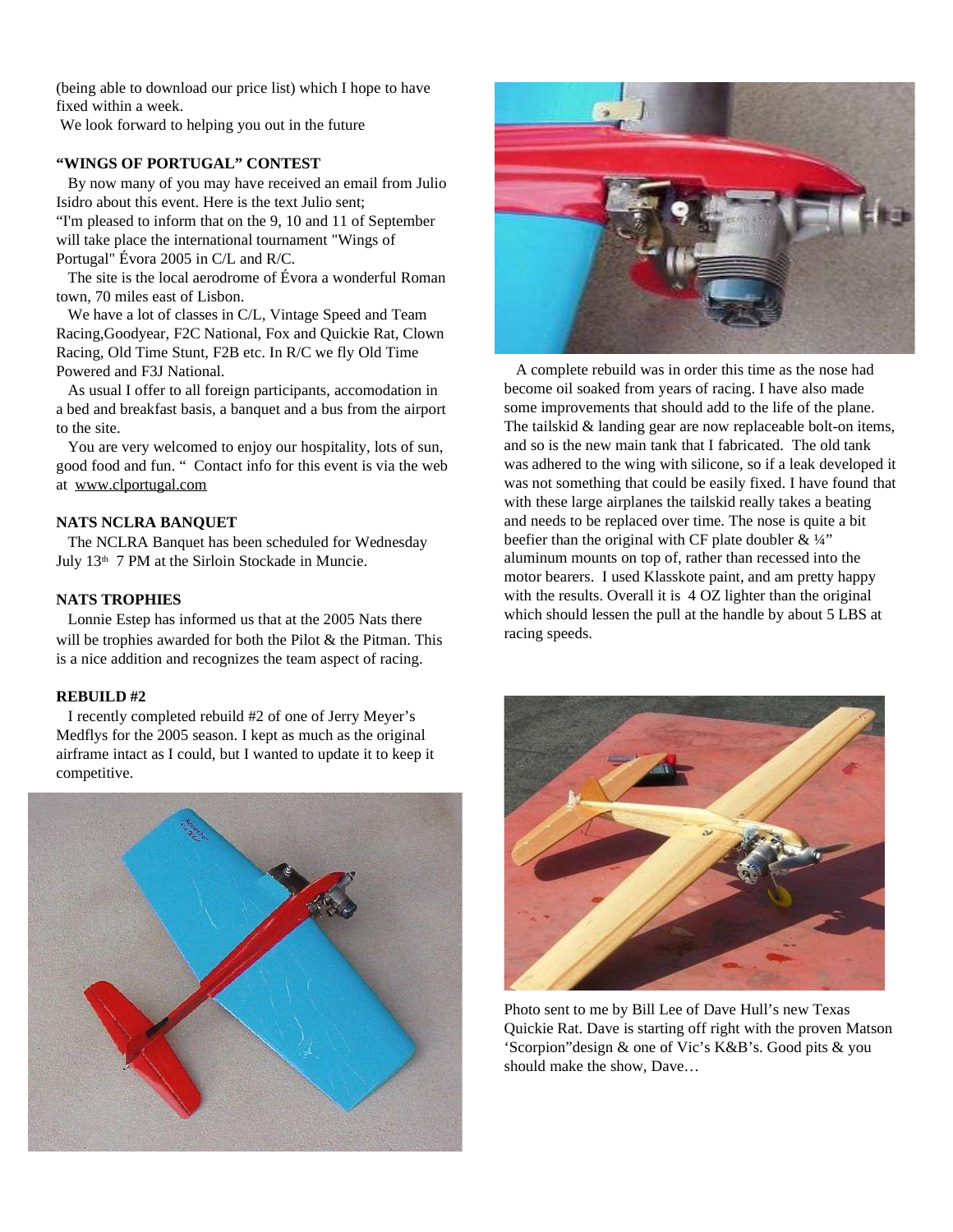#### **GOODYEAR ADDENDUM**

A lack of space in the April issue prevented me from including all the material that was sent to me. Les Akre submitted the following photos of Tim Gillott's Shoestring fueling & shutoff setup.



**Jim Holland** also sent me some better detail photos of his



Detail photo of wing, composite skins with balsa spars. Note the outboard wing leading edge is solid balsa; inboard wing is skins over the ribs. Tiny access holes for flying wire connection.



Front end detail minus engine. Note tank moulded into the wing structure. Conventional mouse trap shutoff.



From any angle a very slick setup. This plane holds both the current Goodyear record as well as the .15 Rat record! Semi transparent body reveals underlying crutch structure. This model is over 10 years old, but still a standout in design & innovation.

#### **NEW CONTEST –NORTHERN CALIFORNIA**

Randy Bush sends this info;

"I hope you can make it to the Northern California Race at Napa on Aug  $6 \& 7$ . This is a new, dedicated control line circle in the Napa Valley - a great site for a two-day contest. Many members of the Southern California Air Racers (SCAR) live in Northern California. And many of us have enjoyed racing in the NorthWest and the SouthWest. Now that we have a central west coast venue worthy of your travel time, SCAR and CD Jim Persson look forward to seeing you there.

For more information, you can contact me, Randy Bush, rbush88@juno.com , 510-533-7134, or Jim Persson, Contest Director, at 925-846-3999.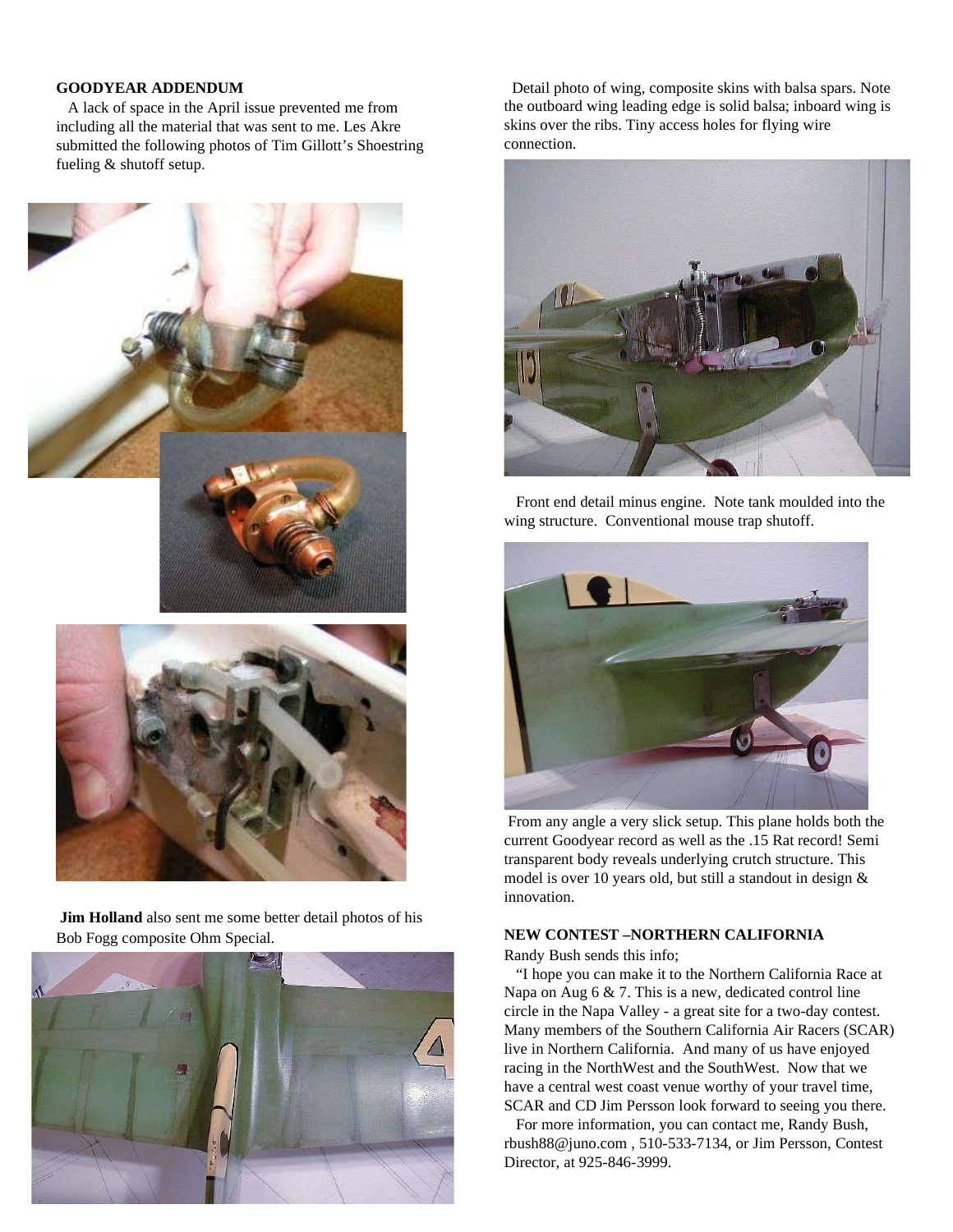# **PITTING- BOB WHITNEY**

Why would anyone want to stick their finger in a prop time after time, just to get it hit time after time?

I used to think I was a good pitman, and then I met Dick Lambert,the GENERAL!.Anyone can learn how to start an engine .I will get back to that later. Dick knows how fast his plane goes and he knows how fast yours is going, he will ask you when you want to pit, and pit accordingly, 2/3 the way through the race he can tell you how many laps he has, and who is leading, his planes are always ready when he gets to the field, he knows what prop and glow plug [the old days] he is going to run because he spends time testing.

Starting an engine is a matter of practice. If you listen to an engine 99% of the time it will tell you what it wants to start. It will tell you if its flooded or dry. Two common things I see at almost every contest is 1, two min warm up, the pitman starts engine two or 3 times with no problem then at 30 sec completely changes his procedure, why he just started it 3 times!! The other thing is usually in Fox racing, the pitman finger chokes engine when he flips the prop the engine starts with a gurgle and dies, this engine is case flooded, pitman again finger chokes the engine with the same results. A  $3<sup>rd</sup>$ problem is engine starts and dies as if shut off is closed [is it] this engine is dry and needs to be primed before it will start.

You must be comfortable when you are pitting. Some keep the plane on the ground others lift it up to start it. When using a hot glove you must find a way to hold the plane that feels good to you. I find that when using a quick clip, a second person makes for a faster pit. Again practice so you don't bump into each other. He can put the clip on as you are filling the tank. When the engine starts the second person pops the clip of with a flick of the wrist.

One trick I have found to work well in Clown, and in Fox, when tank is full tip nose down, give short squeeze, the fuel will run out the venturi, then hit that mother!

The battery is next, more than once I have had a nicad go dead in the middle of a race. I have found that a 12 volt power panel will stay charged for a month or more on a charge, pick a panel with a dial to adjust the glow it should be a dull red, for mouse  $1\&2$  I use a battery from radio south strapped to my arm, I use one for mouse1, and one for mouse 2.

In the actual pitting you need to try to set up the plane so that you catch it with your right hand, a quick fill should be filled with the left hand as the shut off is reset with the right hand. If on suction have the bulb close to switch hands and fill with right hand. Every extra move you make is at least  $\frac{1}{2}$  lap lost!.

When starting an engine on pressure, make sure you don't flood the engine through the pressure line. Find out if it needs to be turned over once or twice or just flipped, or hit.

You and your pilot need to practice together so he knows how fast he can safely bring the plane to you. You need a signal to tell the pilot when to pit .I use a horn to tell my pilot he has two laps to get the plane on the ground. I hope all this gibberish is of some help.

# **PITTING AMA RACERS-DON BURKE**

(Photos: Pete Soule and the author.)

Pit stop technique is a subject that is generally taken for granted. This article pertains to rules and procedures for AMA racing (FAI (F2C) uses some different procedures). To be done right, pit stops have to be PRACTICED with your usual pilot. Although "teams" can be formed on the fly at a contest, the consistently successful teams practice together enough to know what each other is going to do when an abnormal situation occurs during a race. Even with practice dumb things happen (more about that later). Years back I was part of an FAI Team Race team. Even though we had practiced almost every weekend for a year, with contests at least once a month, when we got to the World Champs there were enough inexperienced teams flying unusual situations happened. For instance, we had never practiced what to do when someone else occupied our pit. At that time in FAI races you had to pit at specified unoccupied stations on the circle. I had to move just before a pit, but my pilot didn't know I had moved. He landed a little hot and I missed the catch. Things like that had never happened to us before because we flew with other experienced teams at home. Unusual things happen when inexperience is a factor. You have to know what to do.

**The first thing to know is all the rules**. "Ignorance of the rules is never an excuse!" Go online and download the CL Racing Rules from the AMA web site. They're in PDF format, downloadable with the free ADOBE "ACROBAT READER". This can take a while on basic internet service but is essential for everyone to be aware of.

The field layout consists of four concentric circles. The smallest is the Pilot's Circle and is the one where all pilots are supposed to be while racing. The next one, the "Pitting Circle", is the limit of where the pilot can maneuver while the airplane is moving. The next, the "Safety Circle" is the limit where a pitman can enter the racing zone without the Event Director's OK. The "Outer Circle" defines where an airplane can be serviced.

Know for sure ahead of time where the Safety Circle and Outer Circle are and your pilot should know that he can't cross the Pitting Circle while the airplane is moving. With the multiple layouts on our circles it's easy to get confused. Some pilots use a small colored sandbag on the ground just outside the Pitting Circle so they have a visual reference of where they should be when the airplane is being serviced.

Make sure that when you pit at least the airplane centerline is on or outside the Outer Circle. Don't succumb to what I've heard after DQing a team, "Aw, today's only a practice race, not the NATS!" If you get used to doing things at a "practice race" you'll do it at the NATS too!

Make sure when you pit that a least the airplane centerline is on or outside the outer circle. Don't succumb to what I've heard after DQing a team, "Aw, today's only a practice race, not the NATS!" If you get used to doing things at a "practice race" you'll do it at the NATS too!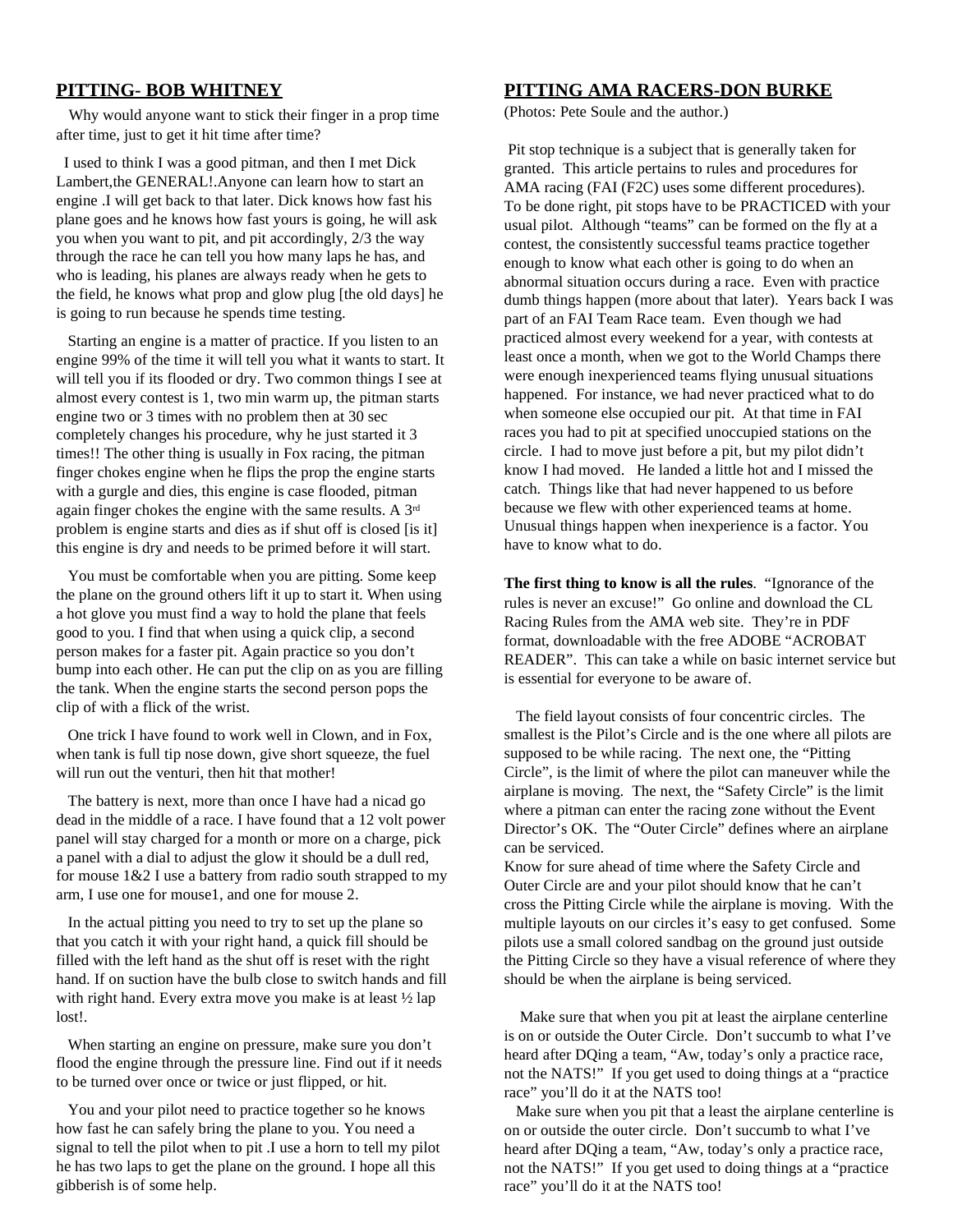

In this picture the airplane centerline is on the outer circle. Though he's kneeling his legs won't get hit by the outboard wing.



In this picture the pitman is well equipped. There's a little problem, he's a little inside the racing zone! The pilot caused this by standing at the Pilot's Circle. He should have been at the proper Pitting Circle for the line length. This was taken during a practice and the pilots and pitmen were informed and in the right place for the race.

**Know what to do for unusual happenings**. For instance, the pilot doesn't quite get the airplane to you or you miss a catch. With your battery and fuel bottle in hand run around the circle to outside where the airplane stops. Never cut across the circle to get there! If you're lucky and it's close enough to reach without crossing the Outer Circle just grab it and do your thing. If it is not inside the Safety Circle you don't need the event director's OK to pick it up, just be aware of what's going on. Move on a circle radius and pull it out to the Outer Circle and get to work. If it's in the "Racing Zone" (inside the Safety Circle), inside the inner circle, wait for the event director to give you a signal before entering the racing zone to pick it up. NEVER, NEVER, NEVER, move the airplane around the circle. I have been pitting and had an inexperienced pitman jump over me and my airplane because he thought he could save time by taking the airplane back to the fuel and battery he left behind. He jumped over just when I started the engine. My pilot used the shutoff and prevented what could have been a really nasty occurrence. That was one time we were fortunate to have had a "safety-only" shutoff on the airplane.

Practice starting your engine, even on a test stand, and remember an engine on its'side will start differently from an upright or inverted one. A lot can be learned when there's no "pressure of the moment." If you MUST pick up your airplane to get a good whack on the prop two things are

required. First, be sure that your lines off the ground are not a hazard to other teams. I've seen one pitman who had his airplane so far off the ground while flipping that the next airplane taking off behind his location went UNDER his lines. Needless to say it was a preventable error. Secondly, a much better thing to do is find a prop position on the engine that allows you to give the proper flip while the airplane is on the ground. Make sure the prop is in the right position to be flipped. Some need a more upright location so they can be firmly whacked.

All racing rules that I know about require "Rise Off Ground" (ROG) takeoffs. So, if you've picked your airplane up to start it place it back down on the ground again for release. Hand launching is a no-no. Some events specify "Unassisted ROG" which is defined as no part of the pitman moving in the same direction as the airplane.

#### **Pay attention to little details**:

At the NATS and at some local races the pitmen must wear hardhats. If your local rules don't require them, get them changed! In any case ALWAYS wear a hard hat. I've been bonked by a taking off FAI TR, tain't no fun. I use a baseball type because that kind of helmet has ear/temple protection. The bicycle types don't have this feature. Always keep the chinstrap in use, leaning over and dropping your hat onto the airplane can be a real bummer! That also applies to things in a shirt pocket!

Do you have adequate protection for the hand you use for starting? One of the best things I've been introduced to is a "filet glove" inserted into a leather glove. Check with your local fishing supply store. You don't have to worry about cut fingers with one of these! Or you can use a "chicken stick."



He's using a chicken stick- but could be DQ'd for being inside the Outer Circle!

-Is the needle valve sticking out enough to be hit by you when flipping the prop?

-Is the needle valve accessible without sticking your finger into the prop, OUCH!.

-Do you have access to the venturi to choke it if necessary without hitting the prop? If not what do you do to get the proper prime, in the exhaust, in the venturi, or by forcing fuel into the engine with fuel bottle pressure?

-Where's the tank filler? Can you reach it when the glo-plug connector is on, or when the hot glove is on the contacts?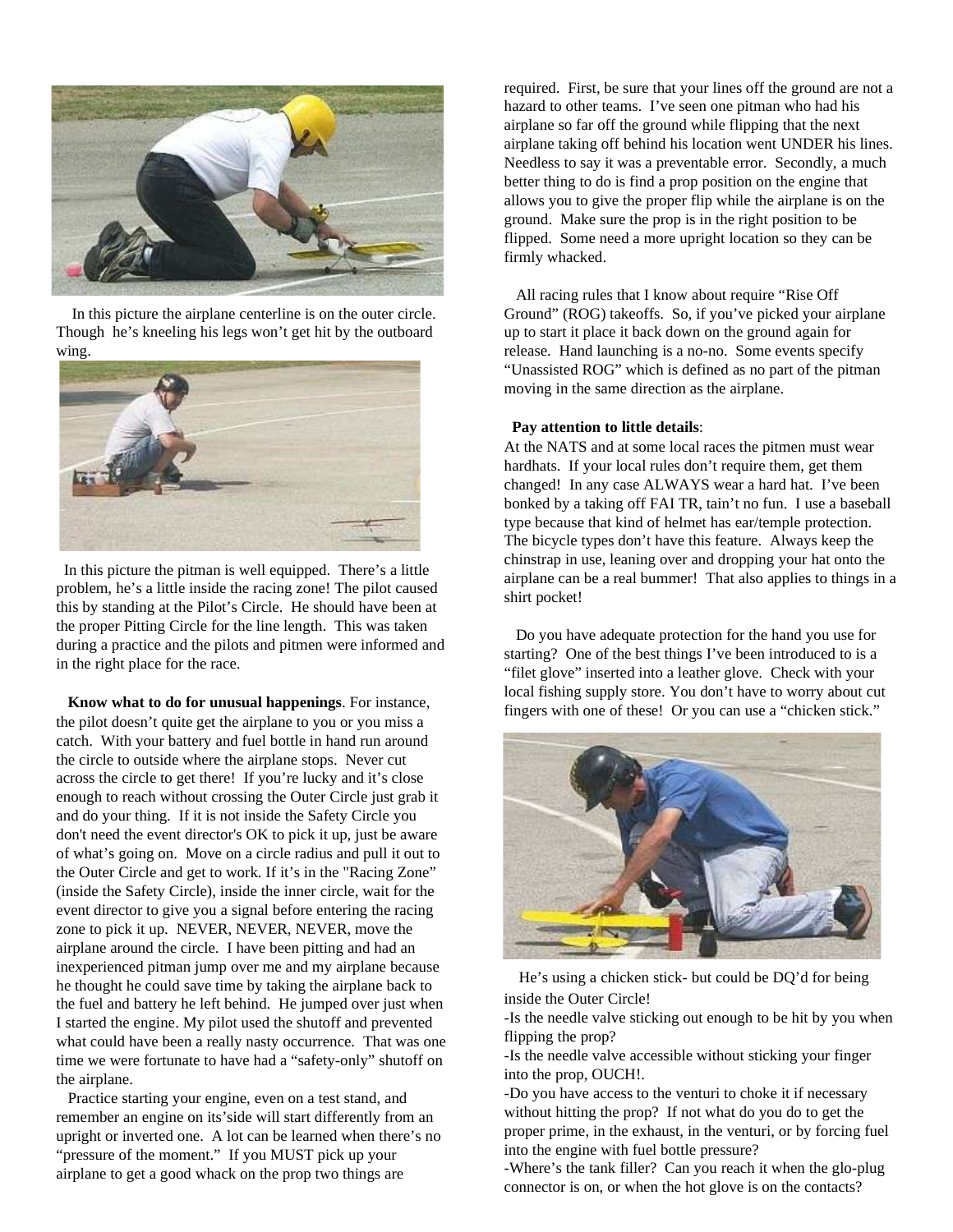

About to give it a drink! The tank filler is easy to get at.

-Where does the tank overflow go? Inboard or directed at the ground outboard are safest. Some classes have engines that run a little hot. For those I direct the overflow at the cylinder head to help the restarts. I haven't had a fire yet, but that possibility exists!

If you have a pinch off on the tank vent put it where you can easily get to it while filling the tank.

Knowing how much "prime" a particular engine needs is essential; they all seem to be different. Some need the feed line to the engine filled by the filler bottle, some flood immediately if you don't stop filling when the fuel appears in the overflow. If a shutoff is allowed it can be used to either help a prime or prevent a flood by knowing when it needs to be reset.

How much fuel do you need in the bottle for a race? I generally use an 8 oz squish bottle as they're easier to handle. I keep at least one spare filled with race fuel so I can swap the filler neck between pits. I like to keep the bottle a least half full so I don't have to worry about whether fuel is going into the tank or not.



These are two of the bottles I use. The one of the left is for "fast-fill" type tanks and the other non-fast-fill.

Does your fuel bottle match up to the tank effortlessly or do you have to plug something into something else?

What kind of battery do you use and where is it located? A wrist mount gives me the best results. I have two setups, a "Radio-South" glo-driver and a normal metered glo-driver from Hobby People. One has an LED string and the other a meter to show glo-plug condition. I have modified both with a connector at the unit. I have a variety of interchangeable leads depending whether a hot glove can be used. Also each is mounted on a "wrist brace" that I got at a bowling alley. They're very easy to take on and off.



How easy is it for your glo plug clip to come off the engine when it starts? For classes that do not allow hot gloves, I work on the clip with a small diameter DREMEL bit to make sure they won't hang up and cause a wingover on takeoff. Some think that having two pitmen is quicker. One fills the tank and flips the prop; the other puts the clip on the plug. To me, though successful, it introduces another human into the process and would take more practice to get it right.

**Hot glove contacts**. I have used fuselage and the wing leading and trailing edge contacts. I prefer the fuselage types. Using the wing contacts is in my opinion the primary cause of takeoff crashes. I think that by holding the airplane by the wing it's easy to impart an inboard yaw when releasing. Pilots get a little irate when staring down a crankshaft!

Do you have a spare plug, plug wrench, prop and prop wrench handy? In most cases if you have to change a prop or plug the race is over for you. But I have won a final race (including a plug change) when the other teams had more trouble than we did! See the pic of Vic Garner's outfit; he's got everything in a nice little tray with a handle. I usually forget to set up something like that, but I intend to! The road to H\*\*\* is paved with good intentions.

If you're competing in a class with shutoffs, know when to make a pit stop. There is a small advantage to staying up if the others in the race are pitting. And if you pit while they are flying you don't have to worry about avoiding them on the ground. Even though the rules put the safety responsibility on the airplane on the ground, it's a lot easier to finish a race than possibly have to make repairs and start over.

When the engine cuts off, by shutoff or runs out of fuel, get ready for the landing. You will normally have your battery on your left arm (right-handed pitmen), and your fuel bottle in your left hand.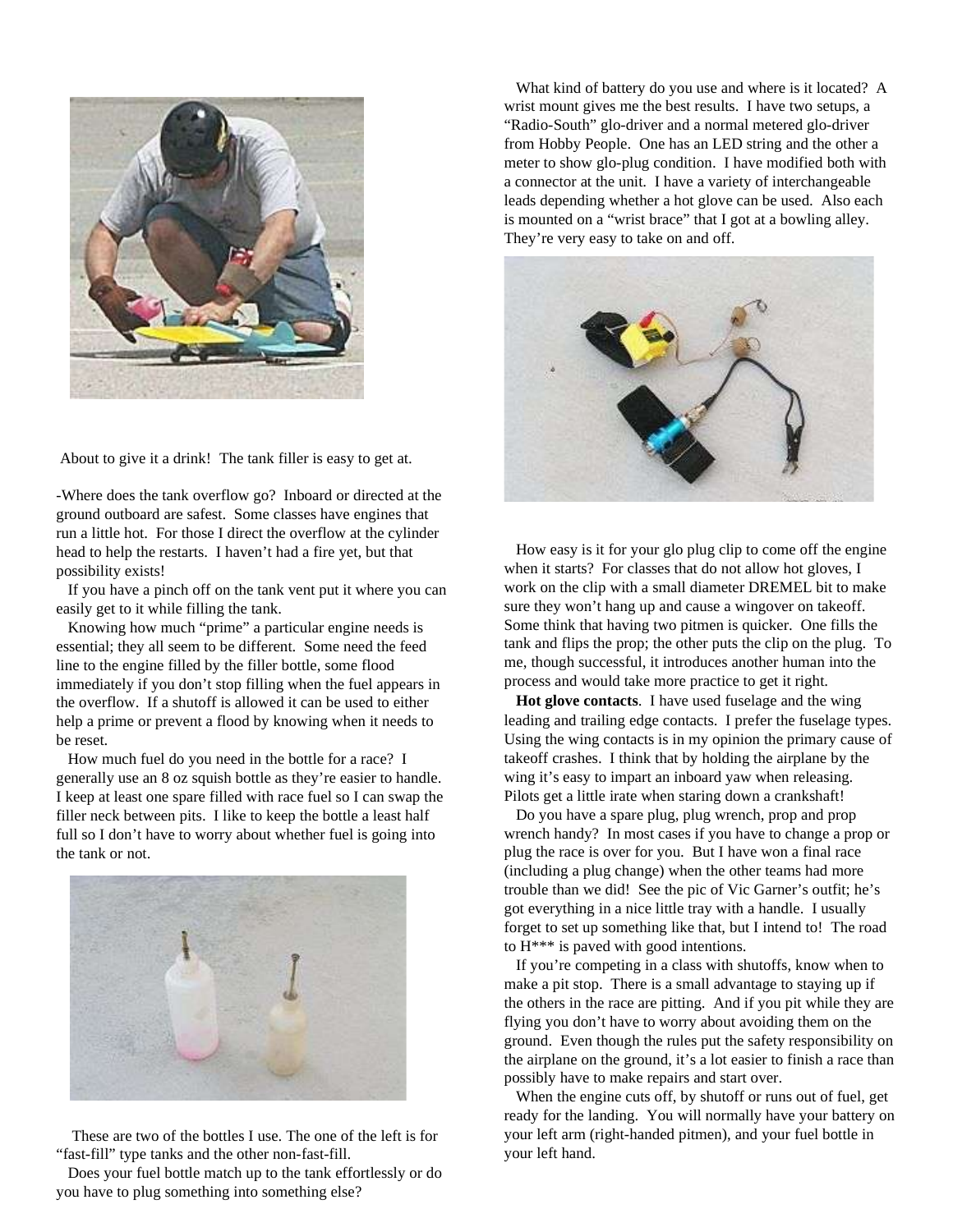

Here everything is in an easily moved tray, right where it should be.

A good glove on your right (catching) hand helps take some of the blow, especially for a prop catch. The major disadvantage of a prop catch is the possibility of breaking the prop.. Your pilot should know whether he/she should land fast for a wing catch or a little gentler for a prop catch. Both have their advantages. The wing catch is faster, the prop catch better for airplanes with built-up wings. In either case I have found that if the pilot is having trouble getting the airplane on the ground, arrange ahead of time with him/her to have the airplane moving flat & level, even if it's off the ground. If it's bouncing around it's a much worse target to catch. Most rules permit mid-air catches, some specify that the airplane must have contacted the ground at least once before the pitman can touch it.

During the race, know what lap you're on or how many laps you've gone since the last pit. You should have practiced enough to know how many laps you can get per tank with a particular setup. That way you can signal your pilot to shutoff, or be ready for the next stop when you can't use a shutoff. Don't do what I recently did. I started watching how another team's pit stop was going and missed the engine cutoff on ours. My pilot made a really good landing, but I wasn't looking at him or it. My first clue was an airplane coasting to a stop 1/8th of a circle away. Just plain dumb on my part. Lesson learned, "Watch your airplane and pilot, know what's going on all the time. Don't become a spectator!"

One last comment. This article discussed pitting techniques, there are some piloting issues that need to be addressed. The least of which being the pilot needs to know where he should be when he's not flying and others are. Sitting or lying down is required by the rules. Most important he needs to be outside the Pitting Circle so he won't interfere with other pilots taking off or landing.

And to repeat PRACTICE, PRACTICE, PRACTICE. There's nothing better than having a "motor reflex" response. If you have to think about what to do next, you're burning daylight!

# **PITTING- BY BOB OGE**

Almost everything I learned from pitting was self taught with the help & guidance from my Father. Back when I was a kid I used to cut lawns. My Dad gave me an old 2 cycle mower with an exposed rope-wound starter on top. Having seen my Dad start it by hand with no rope, I decided I could too! I would grab the bare pulley and flick it quickly to start it. Many years later people are amazed to see me hand start a .65 speed engine, but they are much smaller than what I learned on!

My first models were ½ A like many people. OK Cubs and Wen Macs were the first motors I started out with. My Dad designed a plane that looked like a bird, and I flew the heck out of it! I still have that plane minus the tail feathers.

Well enough of this other stuff. So you would like to know my opinion about how to pit model airplanes. The first thing that should be done is to take the engine and put it on a test stand and give it a proper fuel supply. Next, take off the glow plug and check it to see if the element is in the correct shape and in working order by lighting it up in your hand. If the plug glows real bright you need to cut down the power a little. If the plug does not glow at all you need to turn up the power until you can see the red glow a little. Or if necessary replace the glow plug making sure the new plug is good. Then reinstall the glow plug. According to its displacement, you have to put in a prime. I have found out over the years that on a cold start you need to put in four drops of fuel into an .049s intake and one drop in the exhaust. Make sure that the fuel is up to the needle valve. Flip the prop through several times to get this small amount of fuel sloshed throughout the insides of the engine. Put the power supply to the glow plug and then flip the prop hard, fast, and completely through compression. When you flip the prop you need to flip it from the area near the hub. This will make the prop go through the compression faster than if you flip it from the outer parameters of the prop. If the engine does not start with this, put in one more drop of fuel into the exhaust, and try to start it again. If it does not start this time it is obviously a bad engine and you should just throw it away! No, just kidding. You have to remember that the smaller the displacement an engine is, the easier that it is to flood. If it is flooded the only thing to do is flip flip flip until it starts.

 When you get the engine running you need to let it get completely warmed up. Then pinch the fuel line if it has one to stop the engine. Then after it is stopped for about 30 seconds put the battery on it again and try to start it again. If it won't start right back up you need to figure out just what you need to do to get started again. Does it need a small prime? Does it have too much fuel to start? Is the plug still good? These are the most important things to have to remember. You need to start and stop the engine as many time as it takes to see just what the engine needs to start on one flip. Then when you transfer the engine to a plane you will have a better idea as to what you need to do to have the engine cooperate for you. You might have to go through the same process when the engine is on your plane several times to see if the starting procedures are the same as when it is on the bench for the restarting process. Then you need to put in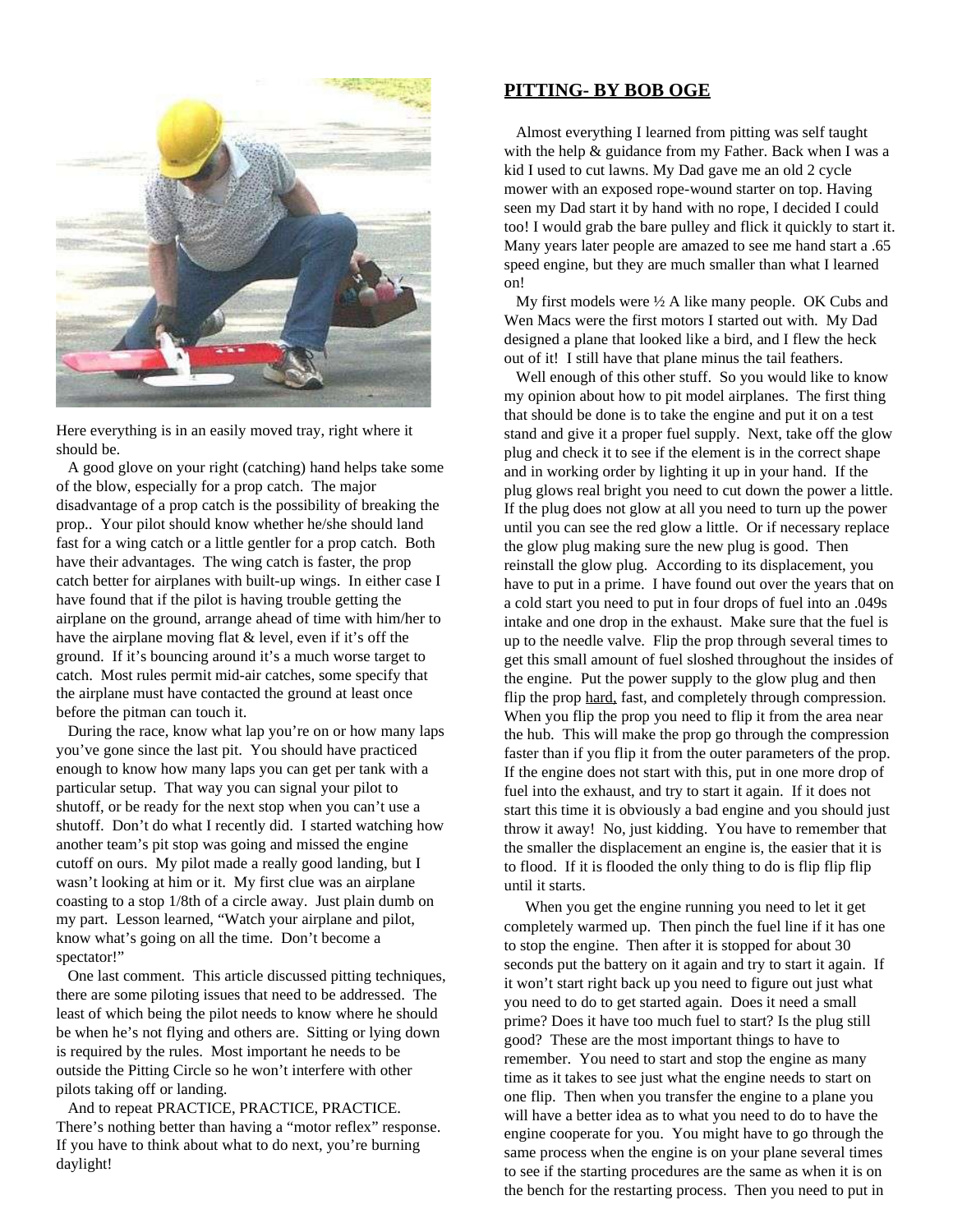the air and see if the starting procedures change again. Remember that these engines are made to run. They almost all can be made to start in one or two flips if you work with them. It is important to remember that each engine is different. What works on one engine may not work with another engine. Practice on how much fuel to prime with for each different engine you use and your pitting should go smoother.

Another thing, when pitting a plane in competition or in practice, try to be consistent in what methods you use for each engine and plane. Sometimes an engine will act differently when on the plane than how it started on the test stand. Subtle nuances will make a difference. Once you find out what method you used on a good start stay with it. If you have several engines, you may want to keep a log of how you started each different engine.

The best thing is practice, practice, practice until it comes naturally without thinking.

I have found that some engines like the K&B 40s start best when you bring the prop up to forward compression and hit it backwards hard This engine will usually start best this way if it has the right prime.

Sometimes when pitting an airplane, it works out best to either bump the shutoff on a pressure system just for a moment to let the prime get to the engine first before filling the tank. You can flood the engine very easily if you do this too long. Sometimes you can fill the tank and open the shutoff on the last little squirt of fuel going in the tank. This also can help get good pits. But again, this can flood the engine if not done correctly. That is where the practice practice practice comes in. Knowing your engine and how it starts before competition is a big factor.

In regard to safety…Whether you are a beginner or an old pro, remember to think safety and protect your fingers. A good fitting leather glove really helps to avoid those nasty cuts and scars and even worse a trip to the emergency room.

Good luck with your pitting. I hope this helps. Now go out and hit it hard.



# **St. Louis May 15 Contest results**

Nice weather but typically low turnout for the first Midwest race of the year. Weather was cool and field elevation of around 400 ft amsl always makes for some good times. Fox Racing had 2 times below record, and it was our first race with the .292 venturis on Texas Quickie Rat.

| <b>NCLRA Fox</b>     | Heat | Final      |
|----------------------|------|------------|
| 1) Tim Stone         | 5:42 | 5:27       |
| 2) Jason Stone       | 5:59 | 5:54       |
| 3) Gary Frost        | 5:35 | <b>DNF</b> |
| 4) Bob Oge           | 6:42 |            |
| 5) Alan VanArtsdalen | 8:08 |            |
| 6) Steve Wilk        | DNF  |            |
|                      |      |            |

#### **Texas Quickie Rat (70 lap)**

| 1) Tim Stone   | 3:17 |
|----------------|------|
| 2) Steve Wilk  | 3:24 |
| 3) Jason Stone | 3:40 |
| 4) Bob Oge     | 4:05 |

# **2005 Contest Calendar**

**NOTE!!** *Confirm dates, locations & events with the CD or contact listed below. NCLRA cannot be held responsible for changes, errors, omissions, etc.*

**Dallas Aero Summer Heat June 18** Racing events will be held on Saturday the 18th. Site: Hobby Park Dale Gleason CD, 6003 E. Lone Oak Rd. Valley View TX 76272 940-637- 2169 Events: Goldberg, TQR, Sport Goodyear and Mouse I

# **SCAR Race #3: Pre Nats Warmup**

**June 26, Merced, CA Merced High School** Events: AMA Scale Race, NCLRA B Team Race, NCLRA Clown Race, NCLRA Quickie Rat, LA Fox Race (Time Permitting) Event Director: Jim Holland (209) 726-0357 E-Mail: jgmholland1959@yahoo.com

**SOUTH JERSEY JUN 26** Warbird, Fox, Foxberg. CD Phil Valente 610-692-6469

### **AMA National Championships July 10 – 15, Muncie Indiana**

Events: See NCLRA web site for details

#### **SOUTH JERSEY JULY 24**

1 oz GY, Clown, Foxberg. CD Jim Gall 973-546-2099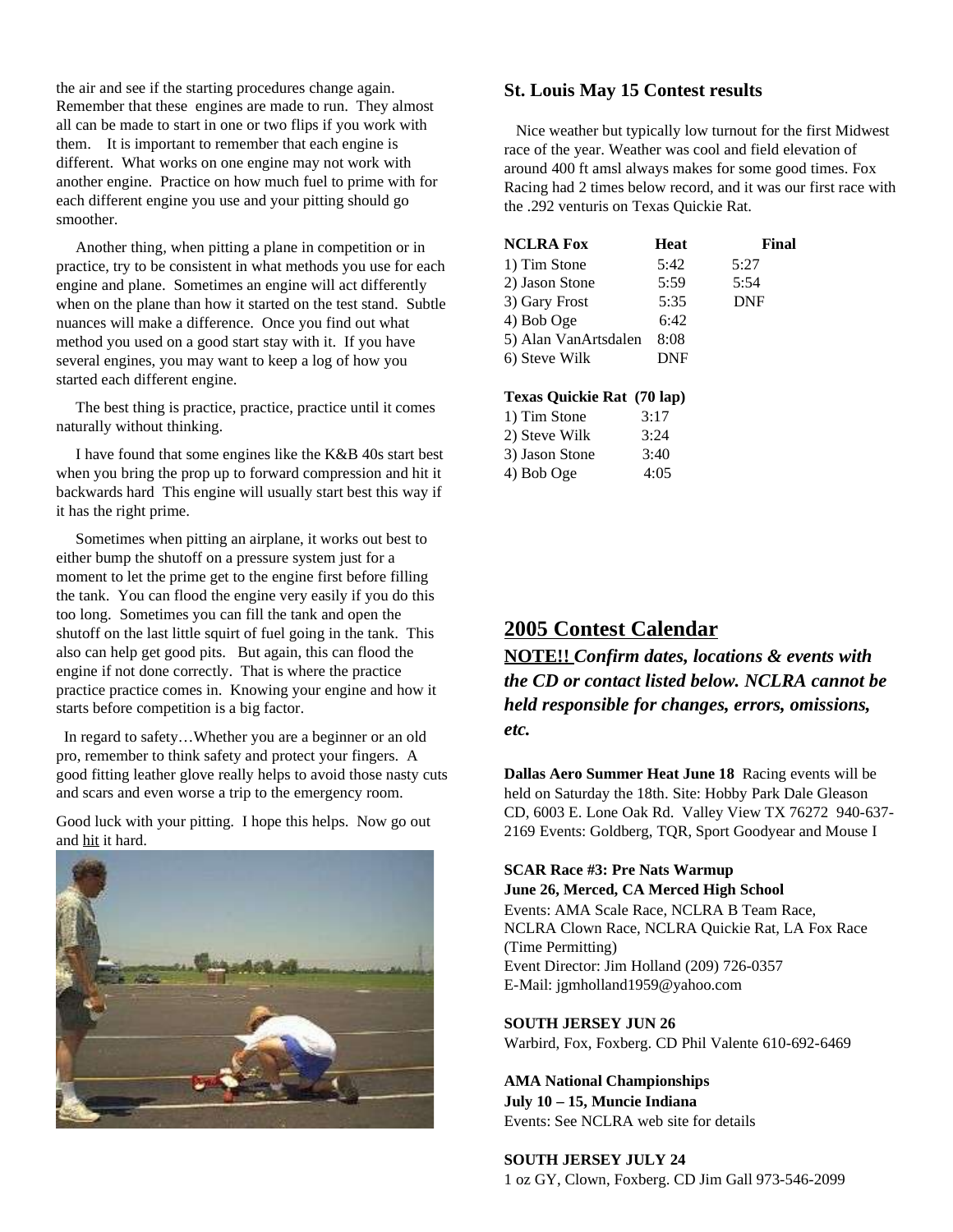# **SCAR Race #4-Northern California Control Line Racing Championship Sat. & Sun. Aug. 6 & 7, 2005, Kennedy Park, Napa, CA**

Saturday Events: AMA Goodyear, NCLRA Flying Clown, SCAR Formula Unlimited, NCLRA Super Slow Rat / Fox (combined)

Sunday Events: AMA 15 Rat, NCLRA B Team Race, SCAR Goodyear, NCLRA Texas Quickie Rat Prizes to 3rd in all classes Start time: 9:00AM sharp both days Hwy 121 to Napa. Turn into Kennedy Park and follow signs to model area**.** For info call: CD Jim Persson 925-846-3999

### **SOUTH JERSEY/ READING PA. AUG 13**

Foxberg, Flying Dutchman, Reading, PA. CD Phil Valente 610-692-6469

### **SOUTH JERSEY AUG 28**

2 oz Big GY, Warbird, TQR. CD Brian Silversmith 732-274- 8945

# **DALLAS TX Charles Ash Memorial September 3**

Racing events will be held on Saturday the 3rd. Site: Hobby Park Bill Bischoff CD, 2609 Harris Dr. Garland TX 75041 972-840-2135 Events: Slow Rat, Goldberg, TQR, Sport Goodyear and Mouse I

# **Rocky Mtn. Aeromodelers Sept 3-4**

All Speed, Mouse 1, NCLRA Fox.

#### **F2C TEAM TRIALS SEPT 3-5 PALM BAY FLA.**

Practice Sat, Trials Sun & Mon.Contact Bob Whitney

#### **SCAR Race #5-September Bash**

#### **September 11, Sepulveda Basin, CA**

Events: AMA Mouse 1, SCAR Formula Unlimited, LA Fox, NCLRA Quickie Rat Event Director: Jim Holland (209) 726- 0357 E-Mail: jgmholland1959@yahoo.com

### **EVORA AERODROME-PORTUGAL SEPT 9,10,11 "WINGS OF PORTUGAL"**

Control Line: Handicap and Vintage Speed, Old Time and Classic Stunt, F2B, Vintage Team Race, Barton B, Fox Racing, Quickie Rat, Clown Racing, Goodyear, F2C Nacional, Phantom Racing, Phantom Speed I and II. Register online at www.clportugal.com

#### **SOUTH JERSEY SEPT 25**

Warbird, TQR CD Tom Tabar 856-455-6436

**Salem, Oregon, October 8 & 9, Fall Follies** racing event(s) to be announced

# **SOUTH JERSEY OCT 16** Fox, Foxberg, 1Oz GY. CD Lester Froelich 610-384-5046

### **SCAR Race #6: Virgil Wilbur Memorial October, Whittier Narrows, CA**

Saturday Events: AMA Scale Race, SCAR Formula Unlimited, NCLRA .15 Rat, NCLRA Clown Race, NCLRA B Team Race Sunday: AMA Mouse I, LA Fox Race, SCAR Goodyear, NCLRA Quickie Rat Event Director: Jim Holland (209) 726-0357 E-Mail: jgmholland1959@yahoo.com

#### **SOUTH JERSEY Oct. 30**

1oz GY, Clown. CD Larry Bush 610-383-5045

**SCAR Race #7: Toys for Tots**

**December 4, Whittier Narrows, CA** Events: NCLRA Clown Race, SCAR Goodyear, SCAR Formula Unlimited, NCLRA Quickie Rat Event Director: Jim Holland (209) 726-0357 E-Mail: jgmholland1959@yahoo.com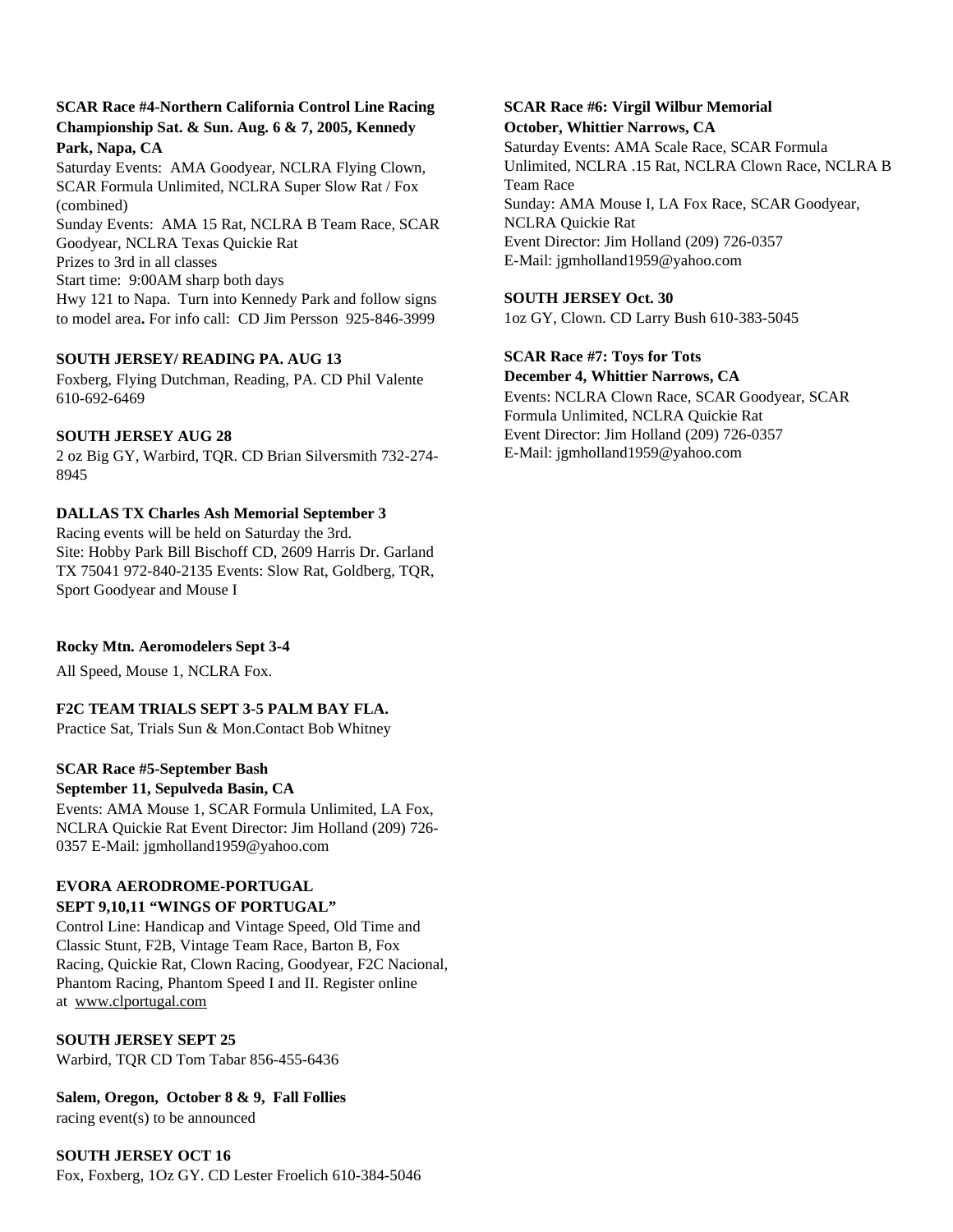# *RESULTS SCAR RACES - 5-1-2005*

| <b>EVENT:</b>          | <b>TOR</b>        |                         |              |             |              |                             |                   |         |                   |               |                      |            |
|------------------------|-------------------|-------------------------|--------------|-------------|--------------|-----------------------------|-------------------|---------|-------------------|---------------|----------------------|------------|
| <b>PILOT</b>           | <b>MECH</b>       | <b>RACE1 RACE2</b>      |              | <b>best</b> |              | <b>FINAL</b>                | <b>AIRPLANE 1</b> |         |                   |               | <b>ENGINE PROP 1</b> | $WT1 - oz$ |
| Holland                | Garner            | 3:05.40                 | dns          | 3:05.40     | 6.36.59      |                             | VG-special        |         | K&B 40            |               |                      | 23         |
| Duly                   | <b>Burke</b>      | 3:29.53                 | 3:23.69      | 3:23.69     | 7:00.29      |                             | LARQ              |         | <b>K&amp;B 40</b> |               | APC 7.8-7            | 24         |
| Kovach                 | Dawson            | 3:33.97                 | dns          | 3:33.97     | 8:37.10      |                             | Dawson Special    |         | OS MAX 40         |               |                      |            |
| Hull                   | Patwell           | 3:42.94                 | 4:11.66      | 3:42.94     | dns          |                             | Rattler           |         | <b>K&amp;B 40</b> |               | APC 7.8-7            | $29 - 1/8$ |
| Kusik                  | Murphy            | 37 laps                 | dns          | 37 laps     | dns          |                             | Barracuda         |         | K&B40             |               | <b>APC 8-7</b>       | $25 - 3/4$ |
| Kusik                  | Holland           | 4:15.50                 | dns          | 4:15.50     | dns          |                             | Barracuda         |         | K&B 40            |               | APC 7.8-7            |            |
| Hart                   | Scroggin          | 6:06.85                 | <b>DNF</b>   | 6:01.85     | dns          |                             | Prplppletr        |         | OS MAX 40H        |               |                      | $27 - 1/8$ |
| Hart                   | Scroggin          | DQ                      | <b>DNF</b>   | <b>DNF</b>  | <b>DNS</b>   |                             | <b>LE Brick</b>   |         | K&B 40            |               |                      | 27         |
| <b>EVENT:</b>          | <b>CLOWN</b>      |                         |              |             |              |                             |                   |         |                   |               |                      |            |
| <b>PILOT</b>           | <b>MECH</b>       | <b>RACE1</b>            | <b>best</b>  |             | <b>FINAL</b> | <b>AIRPLANE 1</b>           |                   |         | <b>ENGINE</b>     | <b>PROP 1</b> |                      | $WT1 - oz$ |
| Kusik                  | Holland           | 131                     | 131          |             | 289          |                             | Kenn Smith        | Profi   |                   |               | $7 - 1/2$            |            |
| Duly                   | <b>Burke</b>      | 150                     | 150          |             | 264          | <b>Brodak</b>               |                   |         | FORA 15           |               | APC 6.5-6            | $16 - 1/2$ |
| Kovach                 | Garner            | 123                     | 123          |             | 219          | Kenn Smith                  |                   |         | <b>MOKI</b>       |               |                      | $19 - 5/8$ |
| Hull                   | Patwell           | 86                      | 86           |             |              | Kenn Smith                  |                   |         | <b>MVVS</b>       |               | <b>APC 7-5</b>       | $20 - 1/8$ |
| Turnberg               | Patwell           | 55                      | 67           |             |              |                             |                   |         |                   |               |                      |            |
| Kusik                  | <b>Kusik</b>      | 37                      | 37           |             |              |                             |                   |         |                   |               |                      |            |
| EVENT:                 | <b>SCAR GY</b>    |                         |              |             |              |                             |                   |         |                   |               |                      |            |
| <b>PILOT</b>           | <b>MECH</b>       | <b>RACE1</b>            | <b>FINAL</b> |             |              | <b>AIRPLANE 1</b>           |                   |         | <b>ENGINE</b>     |               | <b>PROP 1</b>        | $WT1 - oz$ |
| Turnberg               | Patwell           | 10:51.66                | 10:20.35     |             |              |                             |                   |         |                   |               |                      |            |
| Hull                   | Patwell           | 8:37.57                 | 16:56.51     |             |              | <b>SIG Buster</b>           |                   |         | OS 15 CVA         |               | APC 6.5-5            | $24 - 7/8$ |
| <b>Kusik</b><br>Kovach | Holland<br>Dawson | 4:38.46<br>73<br>not in | <b>DQ</b>    |             |              | <b>Judy Wagner Solution</b> |                   | Moki 15 |                   |               | MA 7-6               | 19         |
| <b>EVENT:</b>          | <b>MOUSE II</b>   |                         |              |             |              |                             |                   |         |                   |               |                      |            |

| <b>PILOT</b> | <i><b>MECH</b></i> | <b>RACE1</b> | RACE <sub>2</sub> | <b>FINAL</b> | <b>AIRPLANE 1 ENGINE</b> |        | <b>PROP</b> 1 | $WT1 - oz$ |
|--------------|--------------------|--------------|-------------------|--------------|--------------------------|--------|---------------|------------|
| Kusik        | Holland            | 3:12.88      | 3:20.16           | DNS          | VG Special               | Cvclon | APC 4.5-3.5   | 10         |
| Kovach       | Dawson             | dnf          | 34laps            | DNS          | Dawson spec              | cvclon | ukr combat    | $9 - 1/8$  |



**Ron Duly** submitted this drawing of fellow club member Dennis Schauer's 1955 Nats winning team racer. Very nice lines and would probably be competitive today in 'B' team race.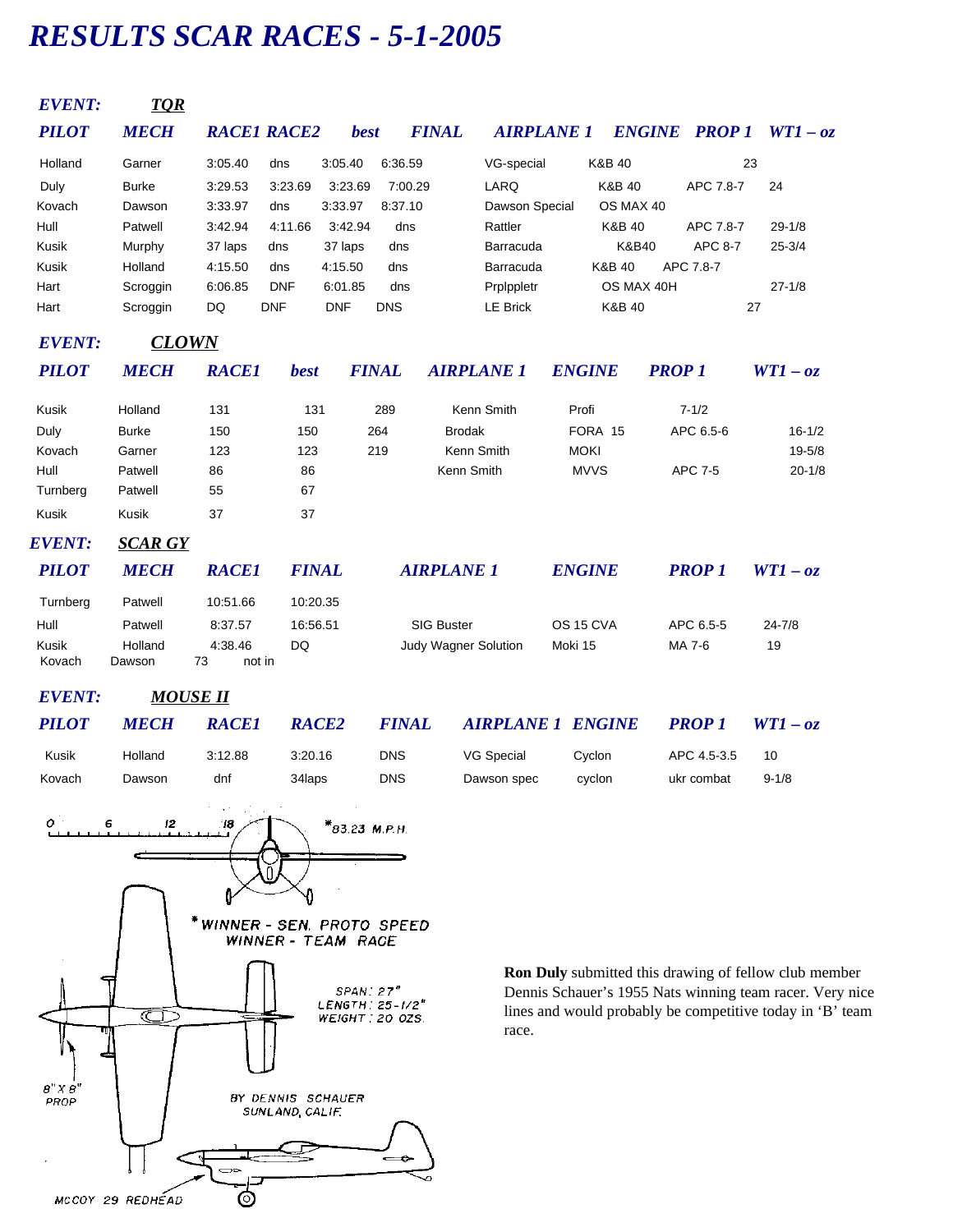# **SUPPLIERS**

# **B & L HOBBIES**

7606 Weymouth Rd., Hammonton, NJ 08037-3404 Harters Speed Pans, T/R Pans, Rev-Up & Top Flite Speed Props, Torque Units and more (Paul Haley) 609-567-9365

### **CS ENGINES AMERICA**

113 North Chase Ave., Bartlett, IL 60103 G/Z .049/.061 Engines; sales, service & parts. Engines available in both normal and pipe timed configurations. (Bill Hughes) e-mail williamhughes4@comcast.net 630-736-6036

# **COMPETITION MODEL AIRPLANE PARTS**

P.O. Box 462218, Escondido, CA 92046 Parts for Cox ½ A Engines Phone 760-743-6022 Fax 760-743-6022 combatalbert@yahoo.com www.CompetitionMA.com

#### **DARP**

31052 Mason St. Livonia, MI 48154 DARP Magnesium Speed Pans for all classes including A, B, D, F-40, 21-S, and 21 Proto. (Barry Tippett) e-mail: btippett@ameritech.net 734-266-7290

### **ELIMINATOR PROPS**

Steve Wilk 3257 Welcome Ave. N. Crystal, MN 55422 763-531-0604 e-mail swilk@cpinternet.com

#### **STEVE EICHENBERGER**

Custom Fiberglas Performance Props: Moulded tops. Steve Eichenberger 480-730-0016

#### **GILLOTT RACING PRODUCTS**

Custom engine reworking, hard chroming Tim Gillott 1063 Harding St. Salinas, CA,93906 Phone 831-449-2052

#### **LONESTAR BALSA**

115 Industrial Lancaster, TX 75134 Info 972-218-9663 Order 800-687-5555 Fax 972-218-9211 http://www.Lonestar-Models.com Contest balsa, full line of Control line supplies.

#### **MBS MODEL SUPPLY**

PO Box 282 Auburn KS 66402 Contact Melvin Schuette 1-785-256-2583 Solid Wire Sets and other C/L needs http://www.members.cox.net/mbschuette

#### **MCDONALD RACING**

Dave McDonald PO Box 384 Daleville, In, 47334 DMcD143@aol.com Hard to find racing items, kits, shutoffs

# **MEJZLIK MODELLBAU**

Borova 14, 64400 BRNO,Czech Republic Distributors of PROFI line of Russian FAI speed gear. PROFI Engines, Pipes, Pans, Props, Tanks, Handles and FAI Speed Models in kit form or ready built. (Tomas Mejzlik) Phone: 420-5-432- 18888 Fax: 420-5-432-18880 e-mail mejzlik@brno.comp.cz

#### **MODEL ENGINE SPECIALTIES**

15477 Owens Rd, Hinckley, IL 60520 815-286-3969 Custom engine reworking, liners chromed and honed to your specs, racing parts. (Bob Oge) boge@isp-west.com

#### **MODEL RACING SERVICES**

P.O. Box 976 Cranbourne 3977 Australia Bellcranks, Monoline Torque Units, Counterweights, Custom Venturis, Glow Head Inserts, Line Reels, and many other handy items. (Robin Hiern) Phone 059-96-0339

#### **NELSON COMPETITION ENGINES**

121 Pebble Creek Lane, Zelienople, PA 16063 Manufacturer of NELSON Racing Engines and parts, FAI Pans for F2A & FIC Custom Button Heads, Nelson Glow Plugs, many other specialty engine items. (Henry Nelson) Phone: (724) 538- 5282 e-mail: nelcomp@fyi.net

#### **MARK WARWASHANA**

Rubber fastfills, wheels. 11577 North Shore Dr. Whitmore Lake, MI 48189-9124 Phone: 734-449-7355 E-Mail: chief@wwnet.net

# **ZZ PROP**

1073 Windemere Dr. Salem, OR 97304 Full line of quality Glass & C/F Props for C/LSspeed & Racing. (Mike Hazel) 503-364-8593

# **OLD MAGAZINE PLANS & MORE ON CD**

Tom Wilk, 301 W. Redwing St.,Duluth, MN 55803 Phone: 218-724-0928(hm) E-Mail: tawilk36@cpinternet.com



# **VIC GARNER**

# **For Sale, Texas Quickie Rat Engines…**

Quickie Rat engines. K&B .40s Race prepared with all the go-fast modifications that I know of. Placed 1-2-3 at 2004 Nats. Updated 2005 versions with .292 venturi perform better than previous model! Call or email;

Vicgarner@aol.com or 925-447-3786